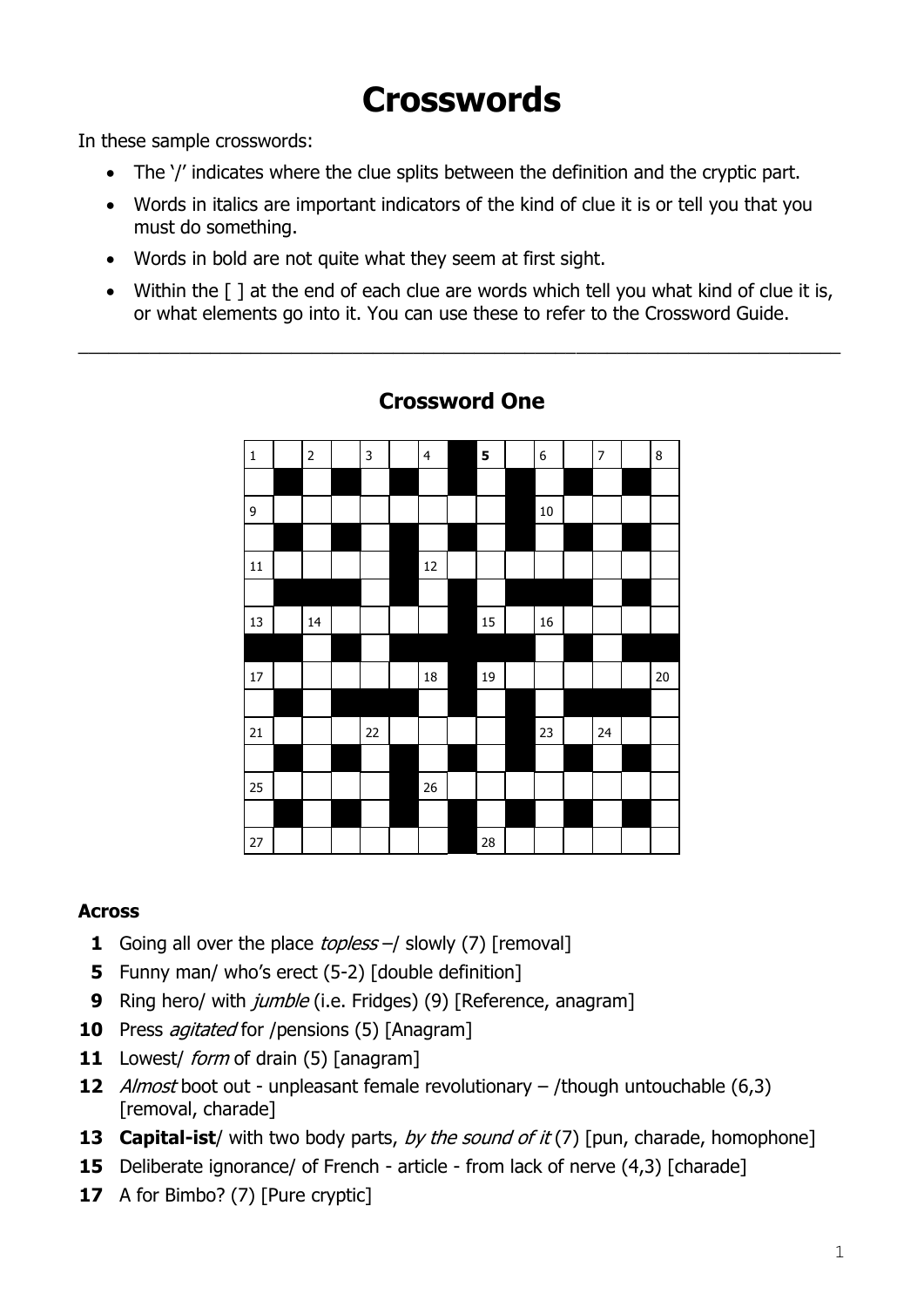- Panaceas not a recipe for/ party snacks (7) [removal, anagram]
- Superior/ children **on grass**? (4,5) [pun]
- See two fathers *about a little* money, / that's plain (5) [elements, initial]
- Half rear-mounted/ get new weapon (5) [removal]
- Buttocks insubstantial /illumination (4-5) [charade]
- Antacid/ for colonist (7) [double definition]
- Dietary discipline/ *needed* to roger anus? *Queen fled!* (2,5) [removal, abbreviation, anagram]

- Artist *rises* since *manufacturing* /poison (7) [abbreviation, reversal, anagram, charade]
- Money for food (5) [double definition]
- Fashionable picket *conceals* queen -/ or so I gather (9) [charade, word-in-word, abbreviation]
- Deny/ agreement *following* wins (7) [charade]
- Carried/ French noble *covered in* spunk (7) [word-in-word]
- I'll *say*/ it's narrow! (5) [homophone]
- Where there's **muck** there's brass not! (4,5) [pun]
- After 1945/when the Royal Mail got raw materials (4-3) [charade, anagram]
- Actor /with car *above flying* gantry (4,5) [charade, anagram]
- US city -/ the first north of plains *dotted around* Ohio (9) [charade, letter, abbreviation, anagram]
- Sticks/ here *during* commercial breaks (7) [insert]
- Medic following/one who writes first version (7) [abbreviation, charade]
- Cousin Harry *shortly to travel on*/ break (7) [initial, anagram]
- One into shit gives cause to fly (7) [double definition]
- Beast / arrived late (5) [charade, initial]
- Many *start* being awestruck /by giant (5) [initial, charade]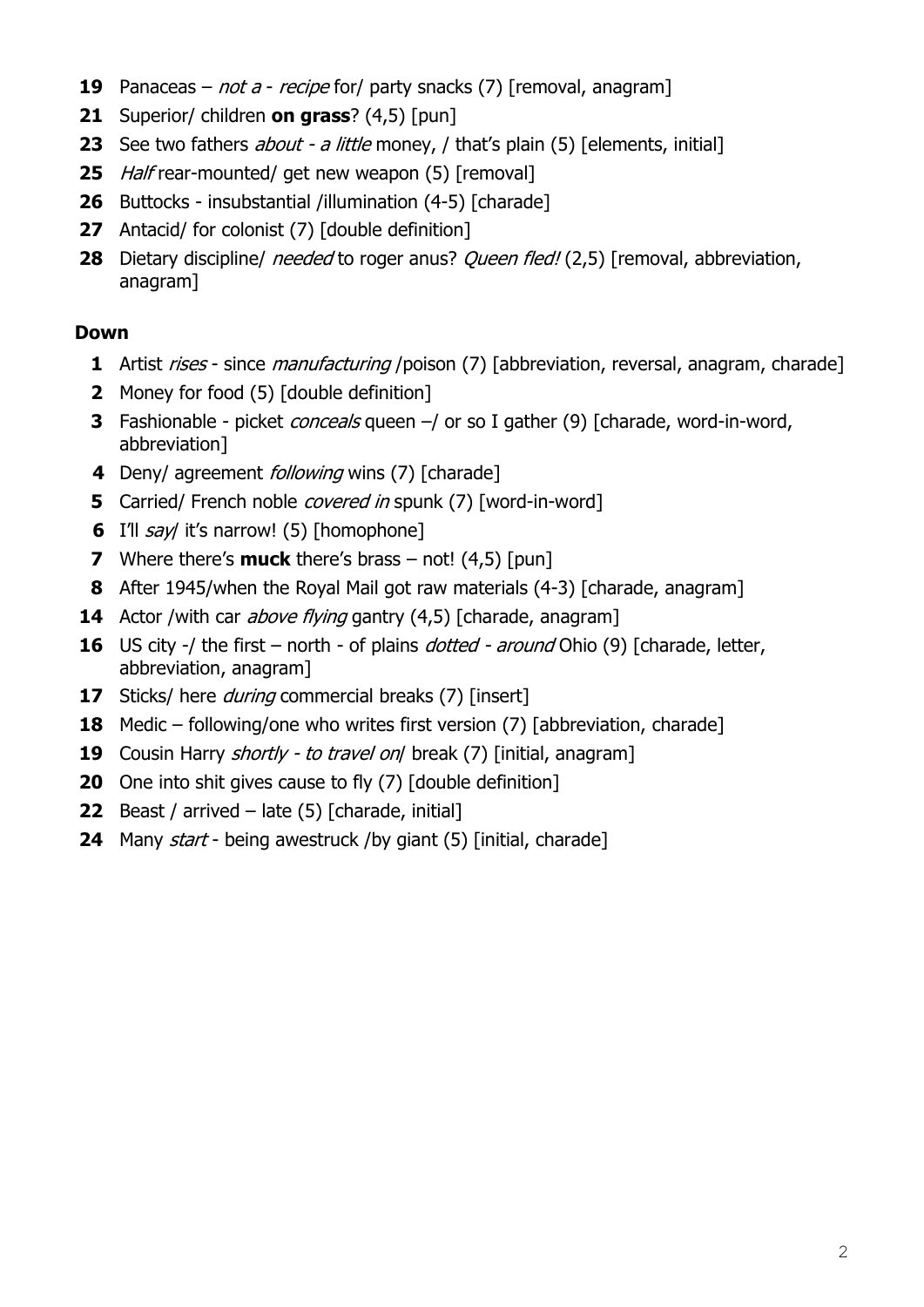# 1 2 3 3 4 5 6 7 7 8 9 10 10 10 12 16 17 20 21 22 1 1 1 1 1 1 23 25 26 1 1 1 1 1 1 27

## **Crossword Two**

#### **Across**

- Available, /though answering the phone (2,4) [double definition]
- What the murderer used to see/ a gay pub (5,3) [double definition]
- The *Northern* out-of-practice/ long-term prisoner (6) [accent, charade]
- Orlando and I *split up* /it's so dead (4-4) [anagram, reference]
- Penetrate,/ though flaccid over sex at first (6) [initial in word]
- Choke? Doubly so! (8) [double definition]
- Worker nearby/ for some fighting (4-2-4) [charade]
- One preceding monarch,/ who *follows* spice and animal (4-6) [abbreviation, charade]
- Litmus paper as proof of genuineness? (4,4) [double definition/reference]
- 23 A number in fabric are even-tempered (6) [insert, initial]
- African **water-stopper**/ like stick turning parent over (8) [charade, reversal]
- Noisy heterosexual /in the passage (6) [homophone]
- Owing/ to their end, *dissolved* (2,3,3) [anagram]
- What a fast driver might need /- throbbing dick! (3,3) [double definition/pun]

- Unquestionable/part of Gay Lib? (8) [double definition/pun]
- Looking for sex/ on the river (8) [double definition]
- It's educated/ to dissemble about treat in store (8) [insert, anagram]
- Run hotline to find / spoiler of **big game** (4-6) [anagram]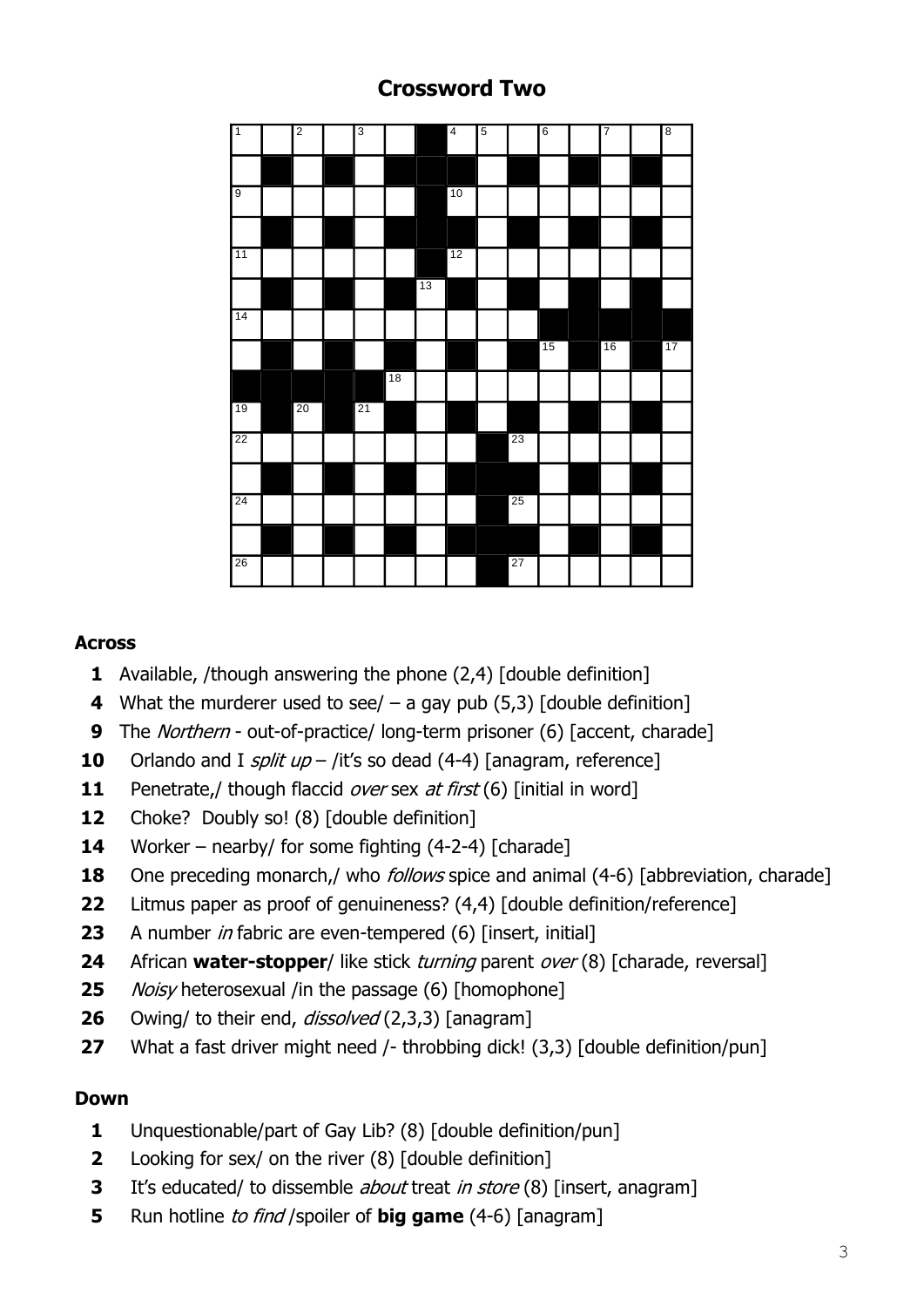- Incentive /against vehicle corrosion (6) [charade]
- Virgin/ is pursued *noisily* (6) [homophone]
- Audible instruction about cracker chicken (6) [Pun/homophone]
- Miser/ wanting inexpensive fish (9) [charade]
- I'll eat of *scraps*? That's a **blow**! (8) [anagram]
- Furniture for marine with tea in song (8) [insert, abbreviation, charade]
- Preyed, but that/ was earlier (8) [double definition]
- A West African country *about* to become/ another one (6) [Abbreviation, insert]
- Pest with *shaved* /idiot (6) [charade, removal]
- **21 Laurel's** *heard* to have /attitude (6) [homophone, reference]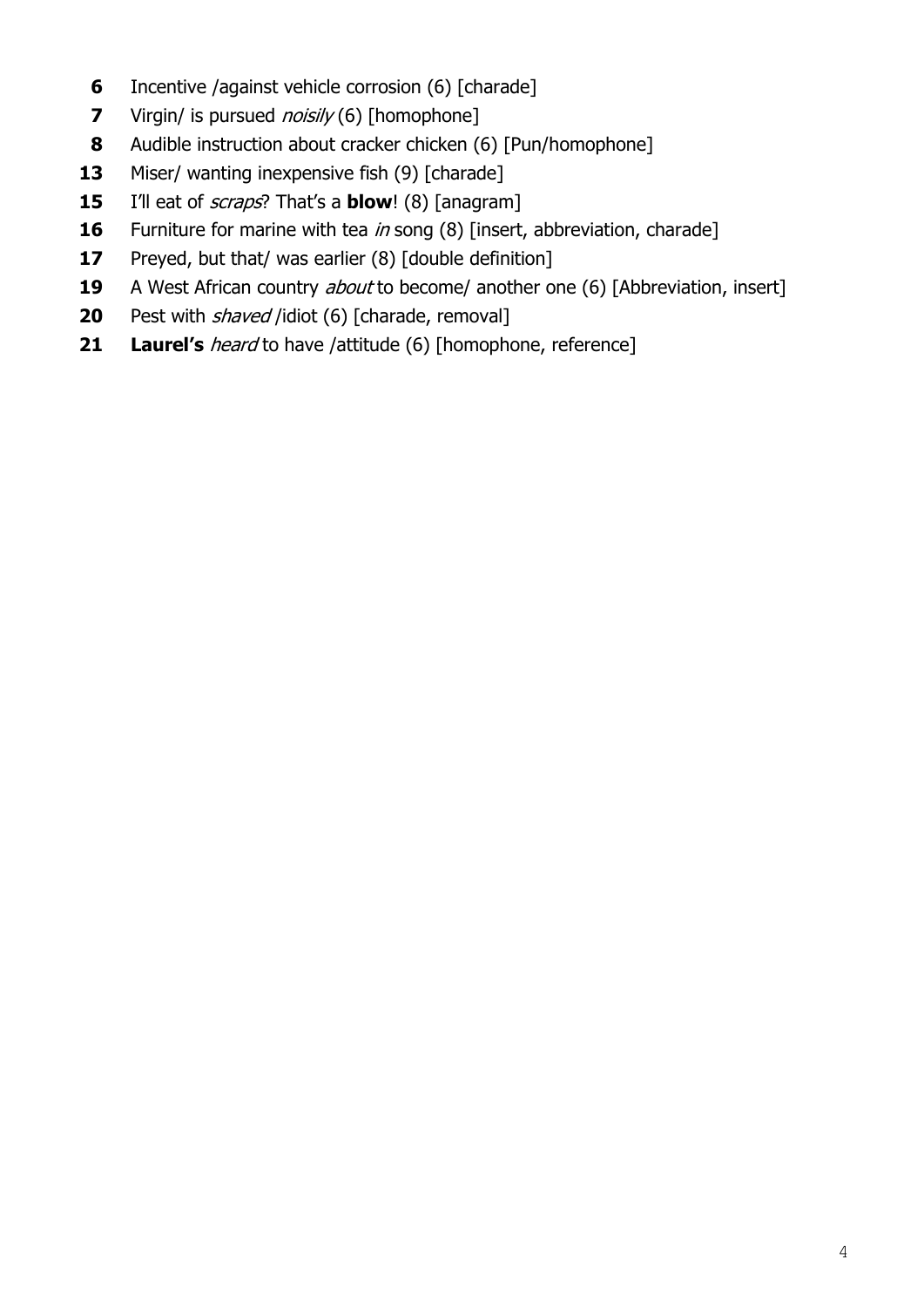# 2 3 4 5 6 9 10 12 14 15 16 18 19 21 22 23 25

# **Crossword Three**

#### **Across**

- Jay with jam *recipe in* parcel on/ top (6,6) [anagram, insertion]
- WAGs/ married after speed merchant (5) [charade, abbreviation]
- **Nags in order**/ to get what far right parties play (4-5) [double definition]
- Was successful,/ but lost consciousness (6,3) [double definition]
- Culture/ found in stethoscopes (5) [hidden]
- Frame / Charles and little sister (7) [charade]
- Practicality/ of Mailer's *novel* (7) [anagram]
- Performance -/ I've seen it! Amazing *in parts, looking back* (7) [hidden, reversal]
- They came from 10, /very quiet, *about to play* mutes (7) [abbreviation, insertion, anagram]
- A girl goes /wrong (5) [charade]
- Legatee, *I hear*,/ is sought on holiday (3,3,3) [homophone]
- Whatever you want,/ solver finds *crazy* inmate (3,4,2) [charade, anagram]
- Somerset town/ twinned with French capital (5) [charade, abbreviation]
- Dior, perhaps, searched *out* right /personal stimulant (8,4) [charade, insertion, abbreviation]

- Band *turned over* /some places (5) [reversal]
- 19 creator,/ fucked hen no jism (3,6) [anagram]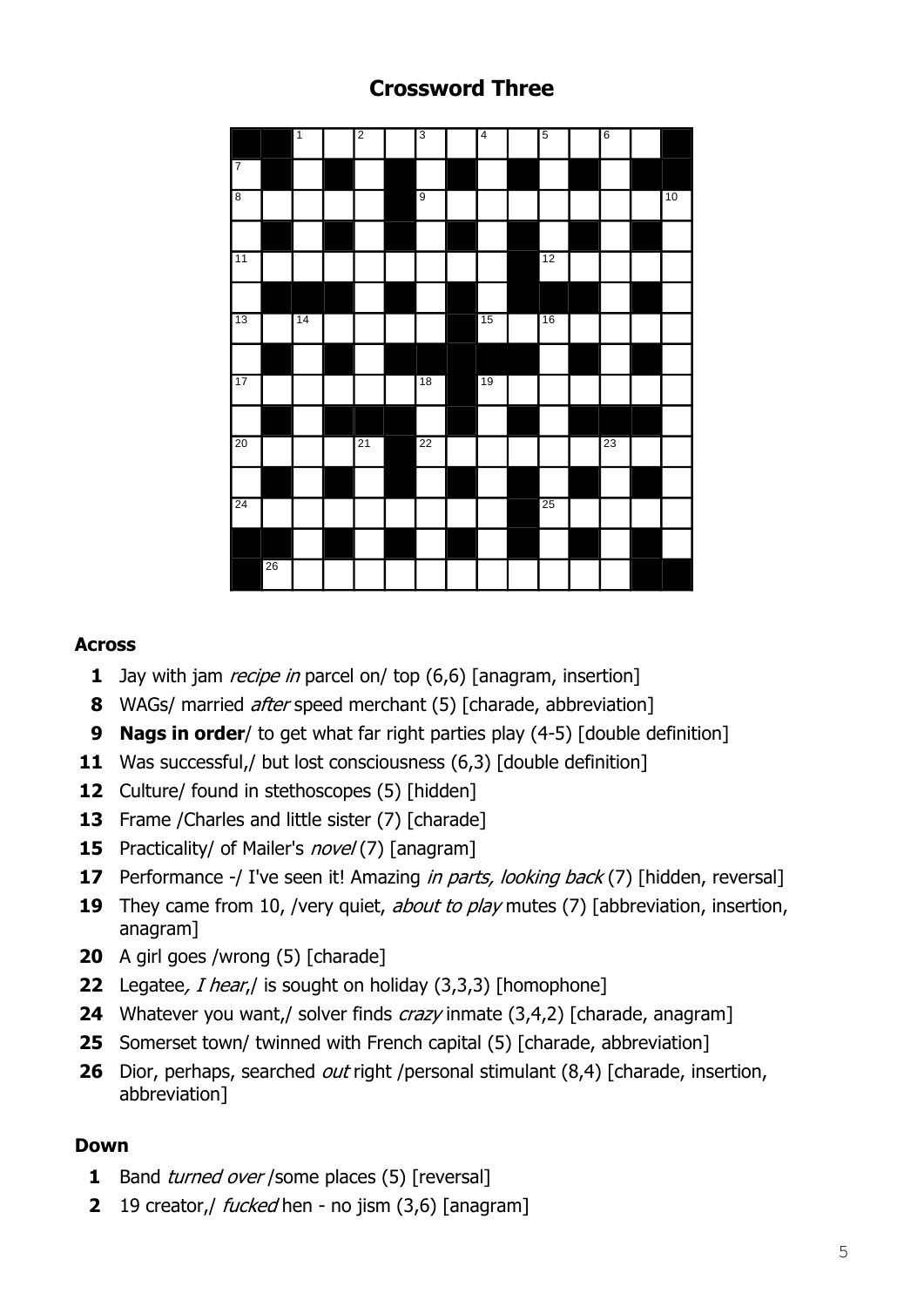- Abandons /fireworks (7) [double definition]
- Sailor/ to lift sticky stuff (4,3) [charade]
- Money? *I hear*/ it's hidden (5) [homophone]
- Safety device/made from soil and cable (9) [charade]
- A load of 4s, /reserved *about* showing pics *to order* and face (5,7) [insertion, anagram, charade]
- 19's series/ with some seed Corrie? (6,6) [charade, reference]
- Characteristic/ at memorial (9) [charade]
- Make plainer if /a tree (6,3) [anagram]
- Drug's behind/ oriental (7) [abbreviation, charade]
- Where to find reverend (one *left*)? (7) [removal, whole clue definition]
- Compiler **crawled**? *The other way around*,/ master (5) [word rearrangement]
- In/ most of a gnome's digestion (5) [anagram, removal]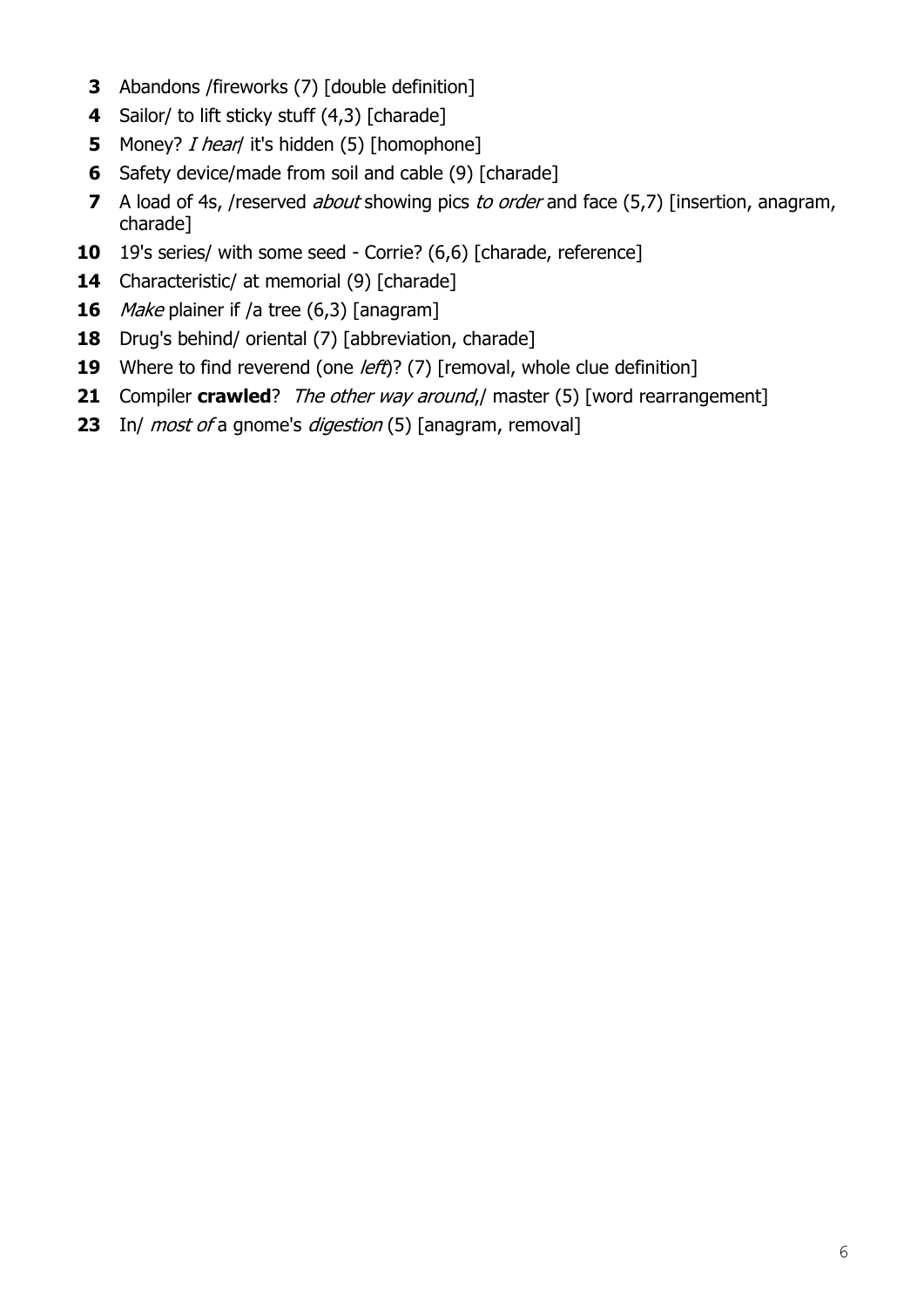# **Crossword Four: Theme - Give Yourself Airs**



The clues marked  $*$  give answers of the same kind

#### **Across**

- \*Watery offering/, most half-hearted version (3,6,6) [anagram]
- Cook swallowed one giving/ head (5) [insertion]
- Giving head/ descending (5,4) [double definition]
- \*Van der Valk used Park/ for a sort of grill? (3,5) [double definition]
- \*Young offering/ of existential question (3,2,1) [double definition]
- \* Taking a rest from /watery offering (5)
- Censored/ journalist *stands by* one tipster *being probed by* another (6,3) [charade, insertion]
- Surprise events/ cat food's good to chew (4,2,3) [abbrev. Anagram]
- Some tissue destroyed /they worked with the theme (5) [hidden]
- Crowd's top/ bonnet (3,3) [charade]
- \*Dresser offering/ glam layout over a point (2,3,3) [anagram, insertion]
- Calculator/ is top in the Home Counties to order (5,4) [insertion, charade, abbreviation]
- Compiler shows all points about /**joiner** (5) [abbreviations, insertion
- \*Cliff offering /to throw turncoats in gaol (15) [anagram]

- Catching right breast in mouth, **noted** arrangement/of 11, for example (10,5) [charade, insertion]
- Ignore /a parade (5,4) [double definition]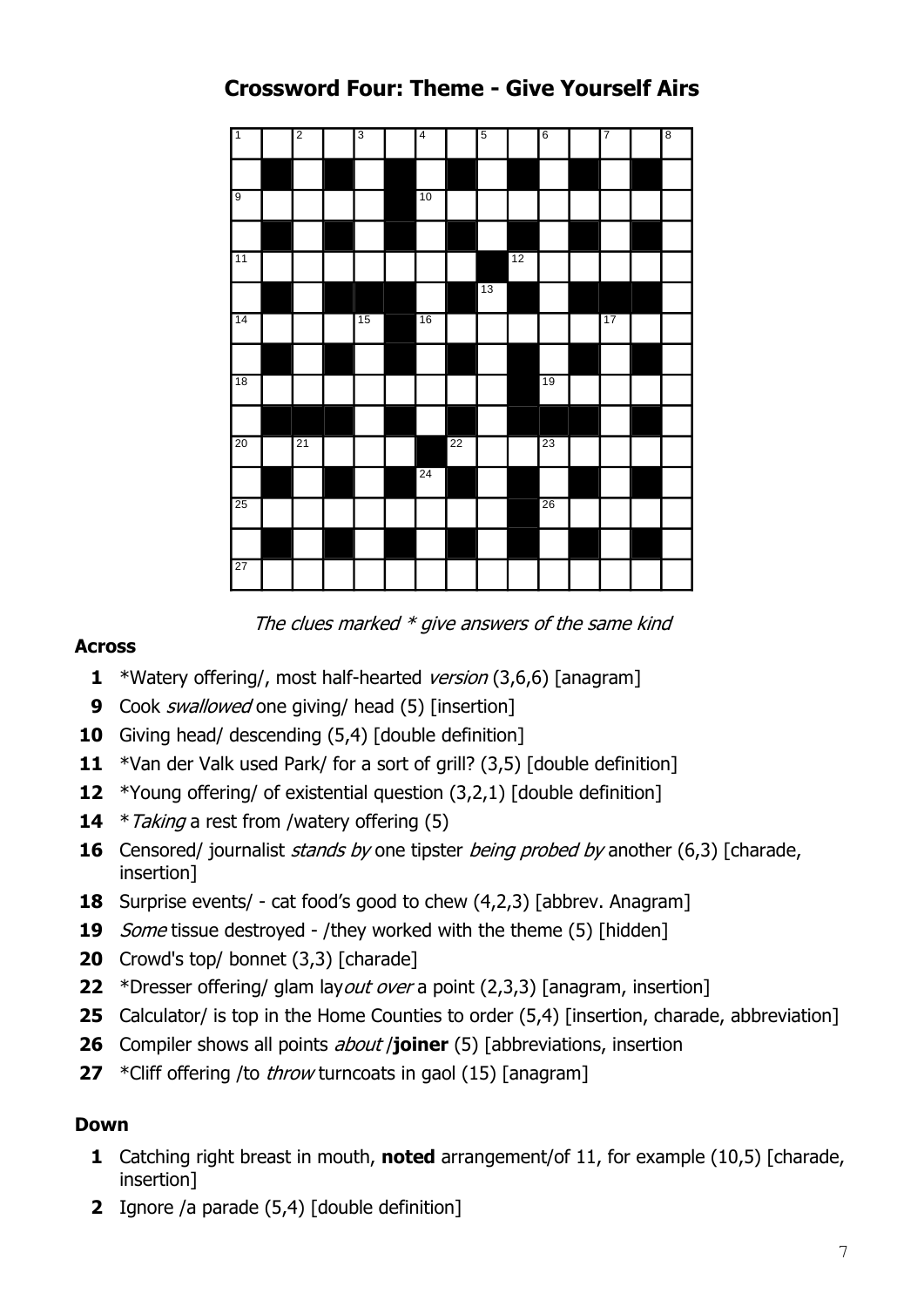- \*Black offering/ to a novice? Shame! (5) [charade, abbreviation]
- \*Evelyn offering/ is out of it on E (4,6) [charade, abbreviation]
- \*Draw off no head from/ offering the other side of Paperback Writer (4)
- Say hello to rats /in **elevators** (4,5) [homophone, charade]
- **Low** life's first article for/ money (5) [charade]
- \*Frank and Collins offering/ of ringmaster's instruction (4,2,3,6) [double definition]
- Add my email *sent over* for/ lunch (6,4) [anagram]
- Propagandist /and prophet *overtake* hybrid fruit inventor (9) [insertion]
- Becomes freer, /though imprisoned, *hiding* crime, *in* spectacles (5,4) [double insertion]
- His movie life/ showed brain *surgery* (5) [anagram]
- Thus fixed on /property (5) [charade]
- \*Crisp actor/ is Cash offering (4) [reference, double definition]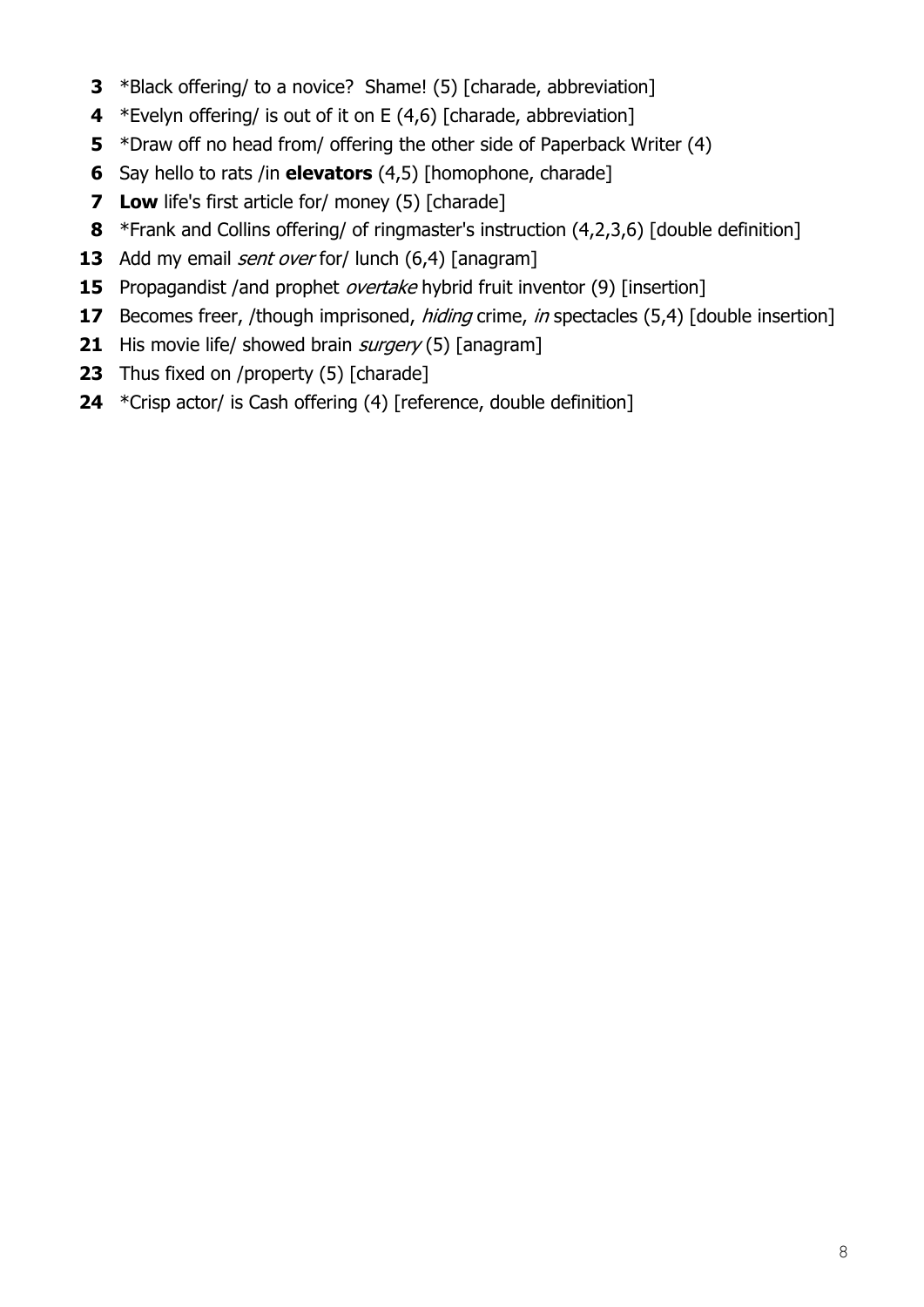# **Crossword Five**

|                            |                                                                                                                                                                                                                                                                                                                                                                                                                                                                        |    | 2  |    | 3  |    | 4  |    | 5  | 6  |    | 7  | 8 |  |
|----------------------------|------------------------------------------------------------------------------------------------------------------------------------------------------------------------------------------------------------------------------------------------------------------------------------------------------------------------------------------------------------------------------------------------------------------------------------------------------------------------|----|----|----|----|----|----|----|----|----|----|----|---|--|
|                            |                                                                                                                                                                                                                                                                                                                                                                                                                                                                        |    |    | 9  | 10 |    |    |    |    |    | 11 |    |   |  |
|                            |                                                                                                                                                                                                                                                                                                                                                                                                                                                                        | 12 |    |    |    |    |    | 13 |    |    |    |    |   |  |
|                            |                                                                                                                                                                                                                                                                                                                                                                                                                                                                        | 14 |    |    |    |    |    | 15 |    |    |    |    |   |  |
|                            |                                                                                                                                                                                                                                                                                                                                                                                                                                                                        |    |    |    |    | 16 |    |    |    |    |    |    |   |  |
|                            |                                                                                                                                                                                                                                                                                                                                                                                                                                                                        | 17 |    |    |    |    | 18 | 19 |    |    | 20 |    |   |  |
|                            |                                                                                                                                                                                                                                                                                                                                                                                                                                                                        | 21 | 22 |    |    |    |    |    |    | 23 |    | 24 |   |  |
|                            |                                                                                                                                                                                                                                                                                                                                                                                                                                                                        |    |    | 25 | 26 | 27 |    |    |    | 28 |    |    |   |  |
|                            |                                                                                                                                                                                                                                                                                                                                                                                                                                                                        | 29 |    |    |    |    |    | 30 |    |    |    |    |   |  |
|                            |                                                                                                                                                                                                                                                                                                                                                                                                                                                                        |    |    | 31 |    |    |    |    | 32 |    |    |    |   |  |
|                            |                                                                                                                                                                                                                                                                                                                                                                                                                                                                        | 33 |    |    |    |    |    |    |    |    |    |    |   |  |
|                            |                                                                                                                                                                                                                                                                                                                                                                                                                                                                        | 34 |    |    |    |    |    |    |    |    |    |    |   |  |
|                            |                                                                                                                                                                                                                                                                                                                                                                                                                                                                        |    |    |    |    |    |    |    |    |    |    |    |   |  |
| 0<br>2<br>3<br>4<br>5<br>6 | Beast served with plates? (9) [pun, pure cryptic]<br>Happen/ even to hot cock up R. (5) [individual letters]<br>Sack, /put to the flame (4) [double definition]<br>Frankfurter, /from other German-speaking city (6) [double definition]<br>Channel/ or street one's <i>found in</i> , bastard (6) [charade, abbreviation, inst<br>Stable three /finding silver in the middle of the motorway (4) [abbreviati<br>7 Long to be <i>cut off</i> for /a time (4) [removal] |    |    |    |    |    |    |    |    |    |    |    |   |  |
| 8                          | Homing's difficult when, like, a short person (7) [anagram, punctuation]                                                                                                                                                                                                                                                                                                                                                                                               |    |    |    |    |    |    |    |    |    |    |    |   |  |
|                            | <b>1 Swimmer</b> / guy with a golf accessory (7) [charade]                                                                                                                                                                                                                                                                                                                                                                                                             |    |    |    |    |    |    |    |    |    |    |    |   |  |
| 3                          | Some asbestos located in/ the capital! (4) [hidden]                                                                                                                                                                                                                                                                                                                                                                                                                    |    |    |    |    |    |    |    |    |    |    |    |   |  |
|                            | <b>7</b> Cars <i>crash</i> /on curves (4) [anagram]                                                                                                                                                                                                                                                                                                                                                                                                                    |    |    |    |    |    |    |    |    |    |    |    |   |  |
| 9                          | Formula/ for poem queen <i>returned</i> (6) [abbreviation, reversal]                                                                                                                                                                                                                                                                                                                                                                                                   |    |    |    |    |    |    |    |    |    |    |    |   |  |
|                            | <b>0</b> Return some items I knitted / a lot (6) [reversal, hidden]                                                                                                                                                                                                                                                                                                                                                                                                    |    |    |    |    |    |    |    |    |    |    |    |   |  |
| $\mathbf{1}$               | *Delightful sounds,/ even from galoshes (4) [individual letters]                                                                                                                                                                                                                                                                                                                                                                                                       |    |    |    |    |    |    |    |    |    |    |    |   |  |
| $\mathbf{2}$               | It's invested/ in geese <i>mostly flying round</i> one (5) [removal, anagram, in                                                                                                                                                                                                                                                                                                                                                                                       |    |    |    |    |    |    |    |    |    |    |    |   |  |
| 3                          | Openly gay day for being / superior at sport (3-6) [charade, reference]                                                                                                                                                                                                                                                                                                                                                                                                |    |    |    |    |    |    |    |    |    |    |    |   |  |
|                            | 4 Sees reverends slyly showing /reticence (12) [anagram]                                                                                                                                                                                                                                                                                                                                                                                                               |    |    |    |    |    |    |    |    |    |    |    |   |  |
|                            |                                                                                                                                                                                                                                                                                                                                                                                                                                                                        |    |    |    |    |    |    |    |    |    |    |    |   |  |
| own                        |                                                                                                                                                                                                                                                                                                                                                                                                                                                                        |    |    |    |    |    |    |    |    |    |    |    |   |  |
|                            | 1 Spy glass/ showing some streets and paper (3-3,6) [charade, reference]                                                                                                                                                                                                                                                                                                                                                                                               |    |    |    |    |    |    |    |    |    |    |    |   |  |

Bar grids have the advantage of offering many cross-checks, which helps with difficult words \* Illustrates the tendency for Bar Grids to use obscure or slightly forced words

#### **Across**

- Grill underground child,/ who's grown under glass (4-4,4) [charade]
- Beast served with plates? (9) [pun, pure cryptic]
- Happen/ even to hot cock up R. (5) [individual letters]
- Sack, /put to the flame (4) [double definition]
- Frankfurter, /from other German-speaking city (6) [double definition]
- Channel/ or street one's *found in*, bastard (6) [charade, abbreviation, insertion]
- Stable three /finding silver *in the middle of* the motorway (4) [abbreviation, insertion]
- Long to be *cut off* for /a time (4) [removal]
- Homing's *difficult* when, like, a short person (7) [anagram, punctuation]
- **Swimmer**/ guy with a golf accessory (7) [charade]
- Some asbestos located in/ the capital! (4) [hidden]
- Cars *crash* /on curves (4) [anagram]
- Formula/ for poem queen returned (6) [abbreviation, reversal]
- Return some items I knitted / a lot (6) [reversal, hidden]
- \*Delightful sounds,/ even from galoshes (4) [individual letters]
- It's invested/ in geese *mostly flying round* one (5) [removal, anagram, individual letter]
- Openly gay day for being /superior at sport (3-6) [charade, reference]
- **34** Sees reverends  $s/y/y$  showing /reticence (12) [anagram]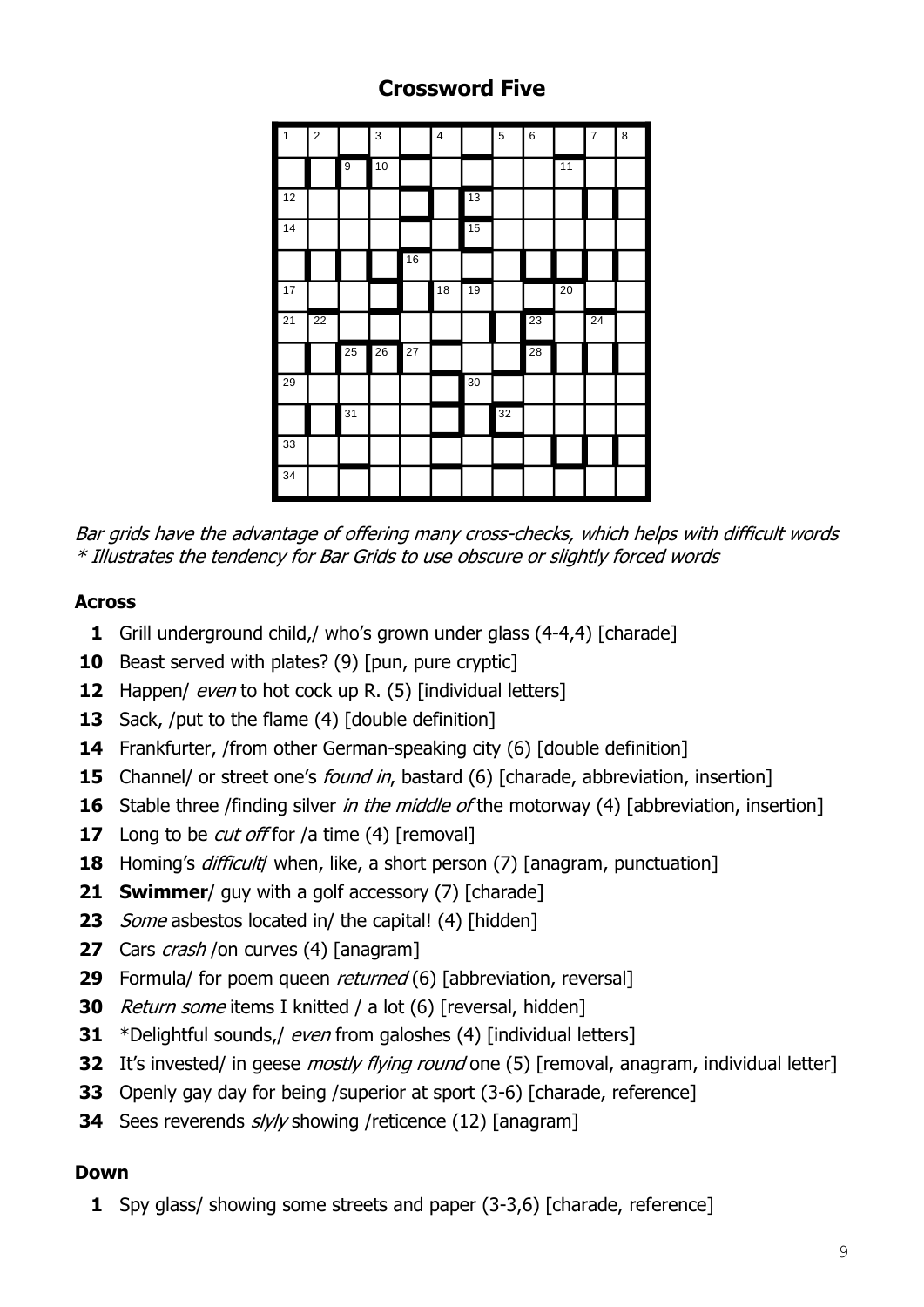- Cut out/ duty (6) [double definition]
- Bait /for the first relative (5) [individual letter, charade]
- Offence to grab emu violently (7) [anagram]
- To cut the first *raised* small/issues (8) [charade, reversal, abbreviation]
- \*Twice about, twice right and south to find/ Ethiopian money (5) [insertion, abbreviations]
- \*Chinese intellectuals'/ swellings (6) [Accent]
- Solver with the sloths turning to/ lairs for the under-aged (5,7) [charade+ anagram + crossword language]
- **Cold caller** /with a mince, unfortunately (6) [anagram]
- 11 Clue for star (4) [double definition]
- Figure / *might come to* harm poet (8) [anagram]
- Kiss equal with/ kipper, maybe (7)
- \*Compound with different forms/a number hiding in the Tax Office (6) [insertion, abbreviation]
- A stage in/ the street (6) [charade]
- \*Goalie gestured to *some* superiors (6) [hidden]
- Tax *| not a* racecourse (4) [removal]
- Girl of stone *fracturing* one bone (5) [reference, anagram]
- Churchill's derisive gesture? (1-4) [reference, double definition]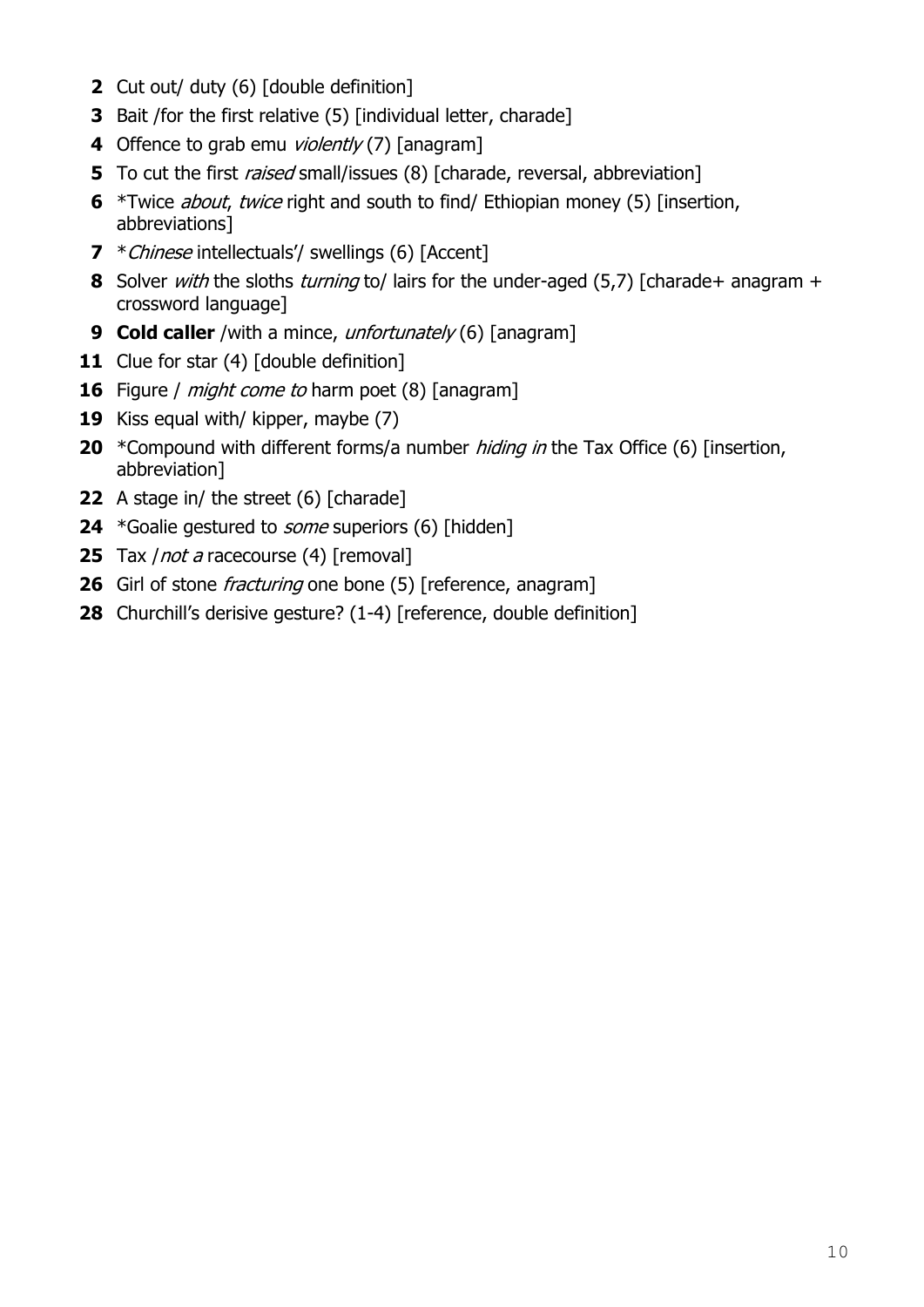## **Crossword Six**

|         | $\mathbf 1$ | $\overline{2}$ | $\overline{\mathbf{3}}$ | $\overline{4}$ | $\overline{5}$ | $6\overline{6}$ | $\overline{7}$ |  |
|---------|-------------|----------------|-------------------------|----------------|----------------|-----------------|----------------|--|
| $\bf 8$ |             |                | $\overline{9}$          |                |                |                 |                |  |
|         |             |                |                         |                |                |                 |                |  |
| $10\,$  |             |                |                         |                | $11\,$         |                 |                |  |
|         |             |                |                         |                |                |                 |                |  |
| $12\,$  |             |                |                         | 13             |                |                 | 14             |  |
|         |             |                |                         |                |                |                 |                |  |
| 15      |             | 16             |                         |                | $17\,$         |                 |                |  |
|         |             |                |                         |                |                |                 |                |  |
| $18\,$  |             |                | 19                      |                | $20\,$         | ${\bf 21}$      |                |  |
|         |             |                |                         |                |                |                 |                |  |
| 22      | 23          |                |                         | 24             |                |                 |                |  |
|         |             |                |                         |                |                |                 |                |  |
| 25      |             |                |                         |                |                | 26              |                |  |
|         |             |                |                         |                |                |                 |                |  |

#### **Across**

- Work back and forth (on)/the deck (4) [abbrev., reverse, charade]
- Flower crushes/the gay economy (4,6) [charade]
- 10 Poster guards/counsellors (8) [abbrev., charade]
- See 22
- She/was big in World War One (6) [charade, allusion]
- Total in the Home Counties; little man/made miserable [abbrev., word in word, charade]
- Elusive/footwear, say, *backed* by a TV hippie, say (8,2,2,3) [charade, reverse, homophone, ref.]
- With salad dressing/top of salad needs little work (5-3) [letter, charade]
- Put cover *over* one politician, that's/clear (6) [abbrev. in word]
- A chorus of approval (3,3,1,5,4,6,3,2,3,3,2,2) [pun]
- The holder's/ love is unable to seize the prize (8) [abbrev., word in word]
- Trump nothing for/ funny fowl (6,4) [Ref., charade]
- They're taken at a rave, *I hear*, at leisure (4) [homophone]

- See 11
- Hurry/(to see) small print (6) [letter, charade]
- ETAD OT! (2-2-4) [pure cryptic]